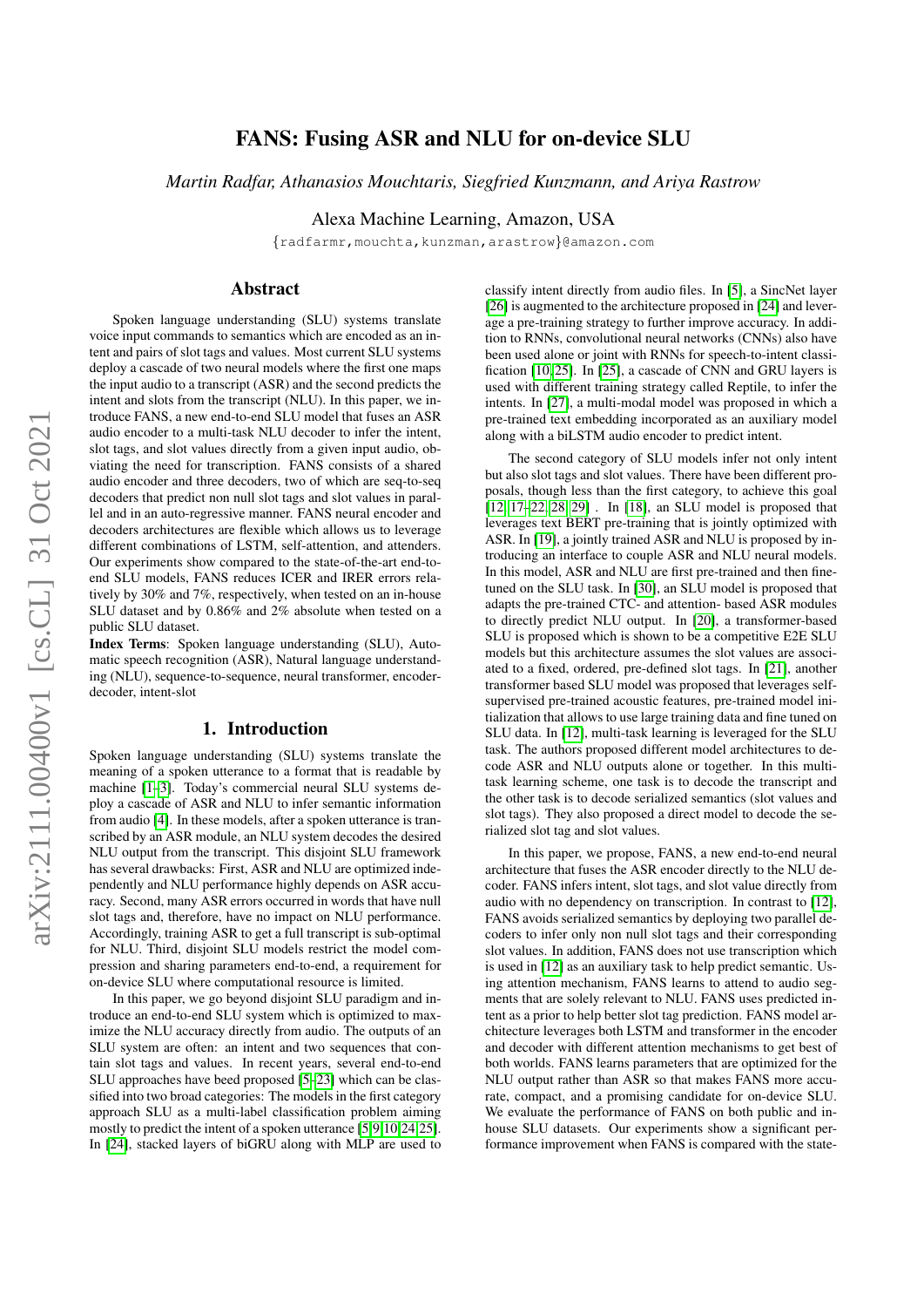of-the-art-models.

The rest of this paper is organized as follows: In Section 2, we describe and formalize FANS architecture with its variants. In Section 3, we demonstrate the superiority of FANS over a competitive model using both in-house and public datasets. Finally, in Section 4, we draw the conclusions.

<span id="page-1-0"></span>

Figure 1: *The FANS output target consists of an intent and two sequences that contain pair-wise match slot tag and slot values. We discard all slot values associated with slot labeled as Other— note that we also use the term Null interchangeably in the text.*

# 2. FANS Architecture

#### 2.1. FANS input and output structures

The input audio signal is transferred to a time-frequency space represented by  $\boldsymbol{x} = [x_1, \dots, x_i, \dots, x_T]^\mathsf{T}$  where  $x_i \in \mathcal{R}^D$  ,  $T$ and D denote the number of frames and the dimension of the time-frequency space, respectively; also T denotes the transpose operation. Each audio signal,  $x$ , has a transcript and a slot tag annotation represented by  $\hat{\mathbf{y}} = [\hat{y_1}, \dots, \hat{y_j}, \dots, \hat{y_L}]^{\mathsf{T}}$  and  $\hat{\boldsymbol{z}} = [\hat{z_1}, \dots, \hat{z_j}, \dots, \hat{z_L}]^{\mathsf{T}}$ , respectively, where L is the number of words in the transcript and  $z_j \in \{vocab(\mathcal{Z}) \cup Null\}$ . In other words, each word in the transcript belongs either to a slot tag from a slot tag dictionary or it is labelled as  $Null$  (or Other). An example is demonstrated in Figure [1](#page-1-0) in which the transcript is  $\hat{y} = [play, Depeche, Mode, in, Downstairs]^\mathsf{T}$  and  $\hat{z} =$ [Null, ArtistName, ArtistName, Null, DeviceLocation] T . For the SLU task, we are only interested in inferring non Null slot tags and words in the transcripts associated with non Null slot tags—we call them slot values. Accordingly, we exclude all  $Null$  tags and words associated with the  $Null$  tags to generate two new sequences:  $y = [Depeche, Mode, downstairs]^\mathsf{T}$ and  $\bar{z} = [ArtistName, ArtistName, DeviceLocation]^\mathsf{T}$ . As such, the target output would be the slot tag  $y = [y_1, \ldots, y_j, \ldots, y_M]^\mathsf{T}$ , and the slot value  $\bar{z} = [\bar{z_1}, \dots, \bar{z_j}, \dots, \bar{z_M}]^{\mathsf{T}}$ , where M is the length of the sequence after discarding  $Null$  tags in the tag sequence and corresponding slot values. In addition to  $y$  and  $\bar{z}$ , there is an intent,  $u \in \text{vocab}(\mathcal{U})$ , corresponding to each x. We insert u as the first element into  $\bar{z}$  to get  $z = [u; \bar{z}]^T$ . Hence, we generate two sequences  $y$  and  $z$  which comprise the output of FANS and together tuple  $(x, y, z)$  forms the input and outputs of FANS, where  $x$  is a vector of audio features,  $y$  a vector of slot values, and  $z$  is a vector of slot tag plus intent.

Different from our output structure, in [\[12\]](#page-4-8), the slot tag and slot values are serialized—what the authors called serialized semantics; for our example, the serialized semantics given by  $\hat{\mathbf{s}} = [ArtistName, Depeche, ArtistName, Mode,$  $\text{DeviceLocation}, \text{Downstairs}^\mathsf{T}$ 

#### 2.2. FANS model

FANS consists of a shared audio encoder and two sequence decoders: slot tag and slot value decoders and one intent decoder whose parameters are shared with the slot tag decoder (Figure [2\)](#page-2-0). The neural structure of the encoder and the decoders can be any types of known neural architectures but here we use different combinations of LSTM and self-attention—self-attention is technically the self-attention mechanism used in Transformers [\[31\]](#page-4-18) . In addition, FANS deploys an attender that helps the decoders to attend to the encoder for better prediction. We use both additive attention [\[32\]](#page-4-19) and cross-attention [\[31\]](#page-4-18).

The shared audio encoder transforms  $x$  to the higher level feature representations  $h^{enc} = [h_1, \ldots, h_i, \ldots, h_T]^\mathsf{T}$  where  $h_i \in \mathcal{R}^K$ , and K is the dimension of the encoder output feature space. Given the input vectors, previous decoded outputs, and the model parameters  $\Omega = {\Omega^{\text{enc}}}, {\Omega^{\text{dec-tag}}}, {\Omega^{\text{dec-value}}}, {\Omega^{\text{dec-intent}}}\},$ FANS infers the slot values, slot tags, and intent by maximizing the following posterior probabilities:

$$
\begin{aligned}\n\mathbf{y}_i &= \underset{\text{vccab}(\mathcal{Y})}{\text{argmax}} \ p(y_i|\mathbf{x}, f_{\text{att}}(\mathbf{h}^{\text{enc}}, \mathbf{y}_{-i}), \Omega^{\text{enc}}, \Omega^{\text{dec-tag}}), \\
\mathbf{z}_i &= \underset{\text{vccab}(\mathcal{Z})}{\text{argmax}} \ p(z_i|\mathbf{x}, f_{\text{att}}(\mathbf{h}^{\text{enc}}, \mathbf{z}_{-i}, u), \Omega^{\text{enc}}, \Omega^{\text{dec-value}}), \quad (1) \\
\mathbf{u} &= \underset{\text{vccab}(\mathcal{U})}{\text{argmax}} \ p(u|\mathbf{x}, \mathbf{h}^{\text{enc}}, \Omega^{\text{enc}}, \Omega^{\text{dec-intent}}),\n\end{aligned}
$$

where the subscript  $-i$  represents all previous decoded tokens before the *i*th token. Also  $f_{\text{att}}(\cdot, \cdot)$  denotes the attender function which is either the cross attention of the form:

$$
f_{CA}(\boldsymbol{h}^{\text{enc}}, \boldsymbol{q}_{-i}) = \text{softmax}\left(\frac{\boldsymbol{w}_q \boldsymbol{q}_{-i} \boldsymbol{h}^{\text{enc}}^{\top} \boldsymbol{w}_k^{\top}}{\sqrt{K'}}\right) \boldsymbol{w}_v \boldsymbol{h}^{\text{enc}} \quad (2)
$$

where  $q_{-i} = y_{-i}$  for the slot value decoder and  $q_{-i} = z_{-i}$  for the slot tag decoder; also,  $w_q$ ,  $w_k$ , and  $w_v$  are learnable query, key, and value matrices that transform the input vector into a  $K'$ -dimensional space. The additive attention given by

$$
f_{AA}(\boldsymbol{h}^{\text{enc}}, \boldsymbol{q}_{i-1}) = \sum_{j=1}^{T} \text{softmax}\big(g(\boldsymbol{q}_{i-1}, \boldsymbol{h}^{\text{enc}}_{j})\big) \boldsymbol{h}^{\text{enc}}_{j} \qquad (3)
$$

where  $q_{i-1} = y_{i-1}$ , the hidden state just before emitting  $y_i$  for the slot value decoder and  $q_{i-1} = z_{i-1}$ , the hidden state just before emitting  $z_i$  for the slot tag decoder. Also,  $q(\cdot)$  is a feedforward neural network. Given  $N$  training samples drawn from distribution  $p(x, y, z)$ , the model parameters  $\Omega$  are learned by maximizing the likelihood function

$$
\stackrel{*}{\Omega} = \underset{\Omega}{\operatorname{argmax}} \sum_{\Lambda} \left( \log p(\mathcal{Y} | \mathcal{X}, \Omega^{\text{enc}}, \Omega^{\text{dec-tag}}) + \lambda_1 \log p(\mathcal{Z} | \mathcal{X}, \mathcal{U}, \Omega^{\text{enc}}, \Omega^{\text{dec-value}}) + \lambda_2 \log p(\mathcal{U} | \mathcal{X}, \Omega^{\text{enc}}, \Omega^{\text{dec-intent}}) \right)
$$
\n(4)

where  $\Lambda = (\mathcal{X}, \mathcal{Y}, \mathcal{Z}, \mathcal{U})$  is the set of the training data and  $\lambda_1$ and  $\lambda_2$  are two tuning parameters that can control the contribution of each likelihood function during the training process.

# 3. Experiments

### 3.1. Datasets and evaluation metrics

We use two SLU datasets: a public and an in-house. Compared to ASR and NLU datasets that contain thousands of hours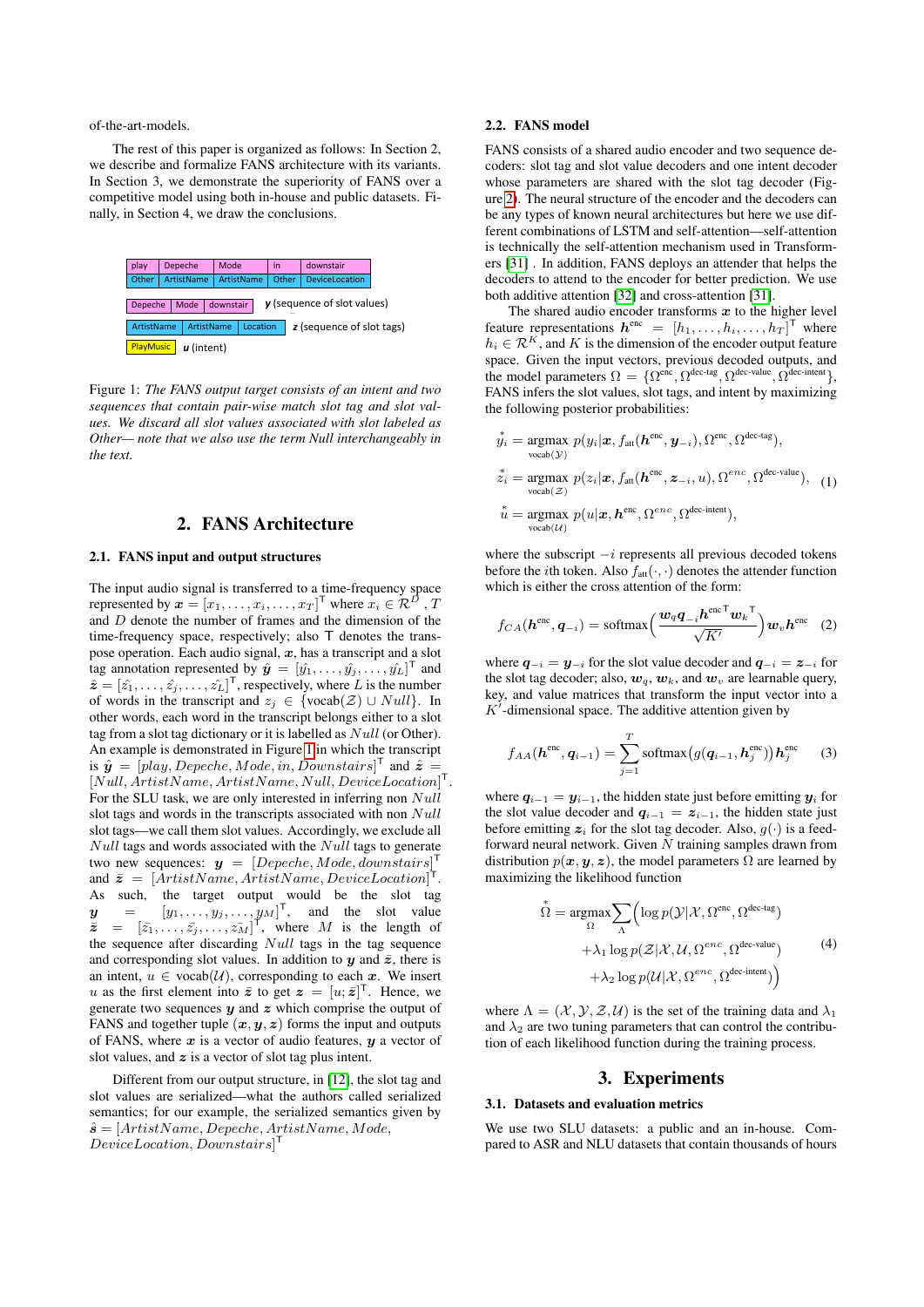<span id="page-2-0"></span>

Figure 2: *FANS architecture. The model consists of a shared audio encoder, three decoders, and an attender .*



Figure 3: *A high-level block-diagram of cascade ASR-NLU SLU models.*

of transcribed audio files and numerous text, current popular public SLU datasets have limited audio files. Three popular ones are FSC, containing 30,000 utterances [\[5\]](#page-4-0), SNIP containing 14,000 utterances [\[33\]](#page-4-20), and ATIS, containing 4,500 utterances [\[34\]](#page-4-21) which makes training SLU models end-to-end very challenging. We opted for FSC [\[5\]](#page-4-0) to be able to leverage endto-end training. This dataset contains 11 intents, 3 slot tags, and slot values belong to a vocabulary of size 100. Because FSC is not annotated for intent, we consider the action labels as intents and the object and location labels as slot tags. The SNIP and ATIS datasets are too small to be used for E2E training so these datasets usually are used as fine tuning datasets when models are pre-trained with large ASR and NLU corpa separately.

We also used a subset of 500 hours of de-identified in-house SLU data in which the data were split into train (80%), evaluation (10%) and test (10%) sets. Our SLU dataset contains 57 intents and 175 slot tags and the slot values belong to a vocabulary of size ∼100,000. We used 64-dimensional log short time Fourier transform vectors obtained by segmenting the utterances with a Hamming window of the length 25 ms and frame rate of 10 ms. The 3 frames are stacked with a skip rate of 3, resulting in 192-dimensional input features; these features are normalized using the global mean and variance normalization.

We evaluate the SLU models using two well-known metrics: intent classification error rate (ICER) and interpretation error rate (IRER). These metrics are defined as follows. Let  $I$  denote the number of utterances with miss-recognized intent. Let  $E$  denote the number of utterances that contains any of missrecognized intent, slot tags, or slot values; e.g., if we have an utterance with one intent, 10 slot values and 10 slot tags and only one of these  $21(10+10+1)$  entities is miss-recognized, we count one error for the entire utterance. Hence: ICER  $=$   $\frac{I}{N}$  and

IRER =  $\frac{E}{N}$  where N is the total number of utterances. It should be noted for the in-house SLU data, we report performance in terms of relative increase in ICER (RI-ICER) and IRER (RI-IRER) against the best model, meaning that we set IRER and ICER to zero for the best model and compute the relative increase in ICER and IRER for other models when compared to the best model.

#### 3.2. Model parameters

We built three different versions of FANS by deploying LSTM and self-attention (SA) [\[31\]](#page-4-18) neural structures in the encoder and decoders. We also used cross-attention (CA)[\[31\]](#page-4-18) or additive attention (AA) [\[32\]](#page-4-19) as the attender. We tried to keep all models within the same size to make comparison not biased on the size of the model. We compared FANS with the multi-task and direct A2I models proposed in [\[12\]](#page-4-8) .

The three versions of FAN are as follows: 1- FAN-a: an LSTM based encoder, two LSTM based decoders, and an additive attention attender; 2- FAN-b: an LSTM based encoder, two self-attention based decoders, a cross-attention attender; 3- FAN-c: a self-attention based encoder and two self-attention based decoders, and a cross-attention attender. In FAN-a, we used a  $3 \times 612$  LSTM in the encoder and two decoders. In FAN-b, we used a  $4 \times 768$  LSTM in the encoder and 3 layers of self-attention layers in each decoder. In FAN-c, we used 12 self-attention layers in the encoder, 5 self-attention layers in the slot value decoder, and 3 self-attention layers in the slot tag decoder. The input dimension (d-model) was set to 256. For all self-attention layers, we used 4 heads and a 2,048-hidden unit feedforward net is used. For the multi-task and direct A2I in [\[12\]](#page-4-8), the size of the encoder and decoder were set to  $3 \times 612$ and  $4 \times 612$ , respectively. We trained these models using 500 hours of data in-house data.

For the FSC dataset, we built smaller models to prevent overfitting as the FSC dataset is very small and not complex. We observed models of size ∼ 3 millions deliver good results and don't suffer from overfitting. For FSC, the FANS models were built as follows: In FAN-a, we used a  $1 \times 256$  LSTM in the encoder and two decoders. In FAN-b, we used a  $2 \times 232$  LSTM in the encode and 2 layers of self-attention layers in each decoder with 1 head and a 800-hidden unit feedforward net. In FAN-c, we used 2 self-attention layers in the encoder, 1 self-attention layer in the slot value decoder, and 1 self-attention layer in the slot tag decoder with 4 heads and a 1024-hidden unit feedforward net. The input dimension (d-model) for all these models was set to 128. For the multi-task and direct A2I in [\[12\]](#page-4-8), the size of the encoder and decoder were set to  $1 \times 256$  and  $1 \times 350$ LSTM, respectively.

The self-attention sub-space dimension (the column dimension of the query, key and value matrices) was set to 64. The dropout rate and label smoothing were set to 0.1. We used Adam optimizer with  $\beta_1 = 0.9$ ,  $\beta_2 = 0.98$ , and  $\epsilon = 1e-9$ . The learning curve was chosen by setting the pre-defined factor  $k$ and warm-up rate  $w$  to 0.99 and 16,000, respectively. We used step size of 1000 and the model trained until no improvement observed. For all experiments,  $\lambda_1$  and  $\lambda_2$  were set to 1. For the cascade ASR-NLU model we used 12/4 and 7/2 layers selfattention in the encoder and decoder of ASR for large/small models, respectively. For the NLU model, we used a transformer encoder with 2 layers that was trained on the full transcript and the NLU output including Null tags. The large models were trained using four machines each of which has eight GPUs and the small models were trained on one GPU.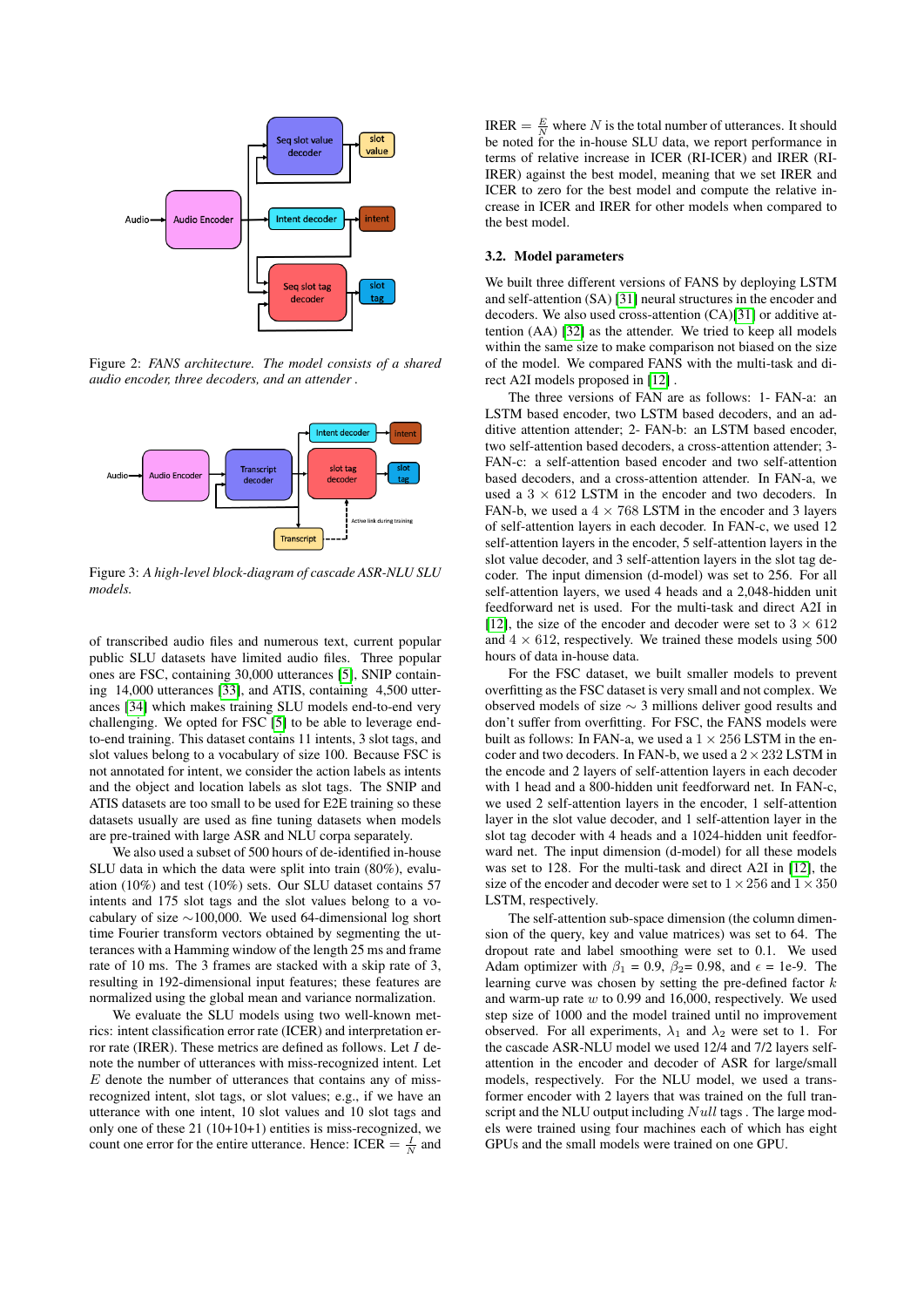Table 1: *Results in terms of relative increase in ICER (RI-ICER) and IRER (RI-IRER) against the best model; The last column gives the model size in terms of the number of parameters in million; In this experiments we used our in-house SLU dataset. SA: self-attention, CA: cross attention [\[31\]](#page-4-18) and AA: additive attention[\[32\]](#page-4-19) .*

| Model                 | Encoder     | Decoder     | Attender | $RI-ICER$ (%) | $RI-IRER(\% )$ | Size(M) |
|-----------------------|-------------|-------------|----------|---------------|----------------|---------|
| A2I- multi-task [12]  | <b>LSTM</b> | <b>LSTM</b> | AA       | 30            |                | 31      |
| A2I-direct-model [12] | <b>LSTM</b> | <b>LSTM</b> | AA       | 39            | 21             | 29      |
| FANS-a                | <b>LSTM</b> | <b>LSTM</b> | AA       | 25            | 16             | 31      |
| FANS-b                | <b>LSTM</b> | SА          | CA       | 22            |                | 30      |
| FANS-c                | 'SA         | SА          | CA       | 0             |                | 30      |
| <b>Joint ASR NLU</b>  | <b>SA</b>   | SА          | CА       | 47            | 35             | 30      |

Table 2: *Resutls in terms of ICER and IRER, and model size; In these experiments, we used public FSC SLU dataset [\[5\]](#page-4-0).*

| Model                  | Encoder     | Decoder     | Attender  | ICER(%) | $IRER(\% )$ | Size(M) |
|------------------------|-------------|-------------|-----------|---------|-------------|---------|
| A2I- multi-task $[12]$ | <b>LSTM</b> | <b>LSTM</b> | AA        | 2.05    | 3.45        | 2.2     |
| A2I-direct-model [12]  | <b>LSTM</b> | <b>LSTM</b> | AA        | 2.37    | 3.28        | 2.3     |
| FANS-a                 | <b>LSTM</b> | <b>LSTM</b> | AA        | 2.14    | 3.03        | 2.2     |
| <b>FANS-b</b>          | <b>LSTM</b> | SА          | <b>CA</b> | 0.71    | 1.03        | 2.3     |
| FANS-c                 | <b>SA</b>   | <b>SA</b>   | <b>CA</b> | 2.03    | 3.9         | 2.3     |
| <b>Joint ASR NLU</b>   | SА          | SА          | CА        | 1.56    | 14.49       | 2.31    |

### 3.3. Results

Table 1 and 2 show the RI-ICER/RI-IRER and ICER/IRER results which are obtained by using the in-house and FSC datasets, respectively. As shown in Table 1, the best performance is pertained to FANS-c which deploys self-attention both in the encoder and the decoders with a cross attention attender this model is basically a transformer with three decoders. We observed 30 % and 7 % relative reduction in ICER and IRER compared to the multi-task A2I [\[12\]](#page-4-8). We also observe averaging the ICER and IRER , all variants of FANS outperform three other models. Similar to what is reported in [\[12\]](#page-4-8), we also observed the A2I direct model underperforms compared to the A2I multi-task model suggesting that in the serialized semantic models having a transcript learner helps the NLU decoder. It is also seen that the joint ASR NLU model (Figure 3) exhibits worst performance confirming that the performance of these non E2E SLU models highly depends on separately pretrained ASR and NLU models. A closer look at slot tag and slot values reveals the slot values prediction is more challenging as the number of slot values are far exceeding the number of slot tags. None of the models compared here are pre-trained.

We also compared FANS with other models when we used the public FSC SLU dataset as shown in Table 2. In order to avoid over-fitting, we reduced the size of the models to  $\sim$  3 millions. Using the FSC dataset, we observed FANS-b outperforms all other models with 0.86 % and 2.00 % ICER and IRER reduction, respectively. We speculate two reasons as why FANS-b outperforms FANS-c on FSC: First, the utterances in FSC are very short so the attention mechanism in the encoder is not as effective as when we deal with longer utterances contained in the larger datasets. Second, FSC is not semantically complex and has very low entropy with repetitive utterances and small number of intent and slot tags; as such, for this dataset, a smaller model is sufficient to provide satisfactory results. We also observe the gap between ICER and IRER is smaller than large data set; this is however mainly because FSC has much smaller number of slot tags compared to the large dataset (3 vs 175). We also observe IRER for the joint ASR NLU model is strikingly high; one explanation is that the 20 hours FSC is not enough to train the ASR model which requires to deliver transcript to the NLU modules with as low WER as possible. Overall, the results given in Table 1 and 2 suggest that multitask learners for slot tag and slot values is a better strategy than serializing them into one stream and using one learner.

#### 4. Conclusions

In this paper, we introduce FANS, a new neural architecture for end-to-end SLU. FANS fuses ASR and NLU modules to decode outputs that matters for NLU. FANS obviates the need for recognizing the transcript, allowing decoders to attend to the parts of input acoustics that are relevant for inferring slot tags and slot values. We showed that using different learners for slot tags and slot values leads to better performance compared to when all semantic information serialized. Majority of words in ASR transcripts are associated with null slot tags; therefore what the NLU module expects from the audio encoder is a high level representation for words corresponds to non null slot tags. FANS architecture learns to only focus on these words. We showed through experiments on both in-house data and public datasets that FANS outperforms competitive neural SLU models. The compact structure of FANS and its high accuracy make it a promising candidate for on-device SLU.

# 5. References

- <span id="page-3-0"></span>[1] Y.-Y. Wang, L. Deng, and A. Acero, "Spoken language understanding," *IEEE Signal Processing Magazine*, vol. 22, no. 5, pp. 16–31, 2005.
- [2] G. Tur and R. D. Mori, "Spoken language understanding: Systems for extracting semantic information from speech," *Wiley*, 2011.
- <span id="page-3-1"></span>[3] A. Bhargava, A. Çelikyilmaz, D. Z. Hakkani-Tür, and R. Sarikaya, "Easy contextual intent prediction and slot detection," *2013 IEEE International Conference on Acoustics, Speech and Signal Processing*, pp. 8337–8341, 2013.
- <span id="page-3-2"></span>[4] M. A. Larson and G. J. F. Jones, "Spoken content retrieval: A survey of techniques and technologies," *Found. Trends Inf. Retr.*, vol. 5, no. 4-5, pp. 235–422, 2012.